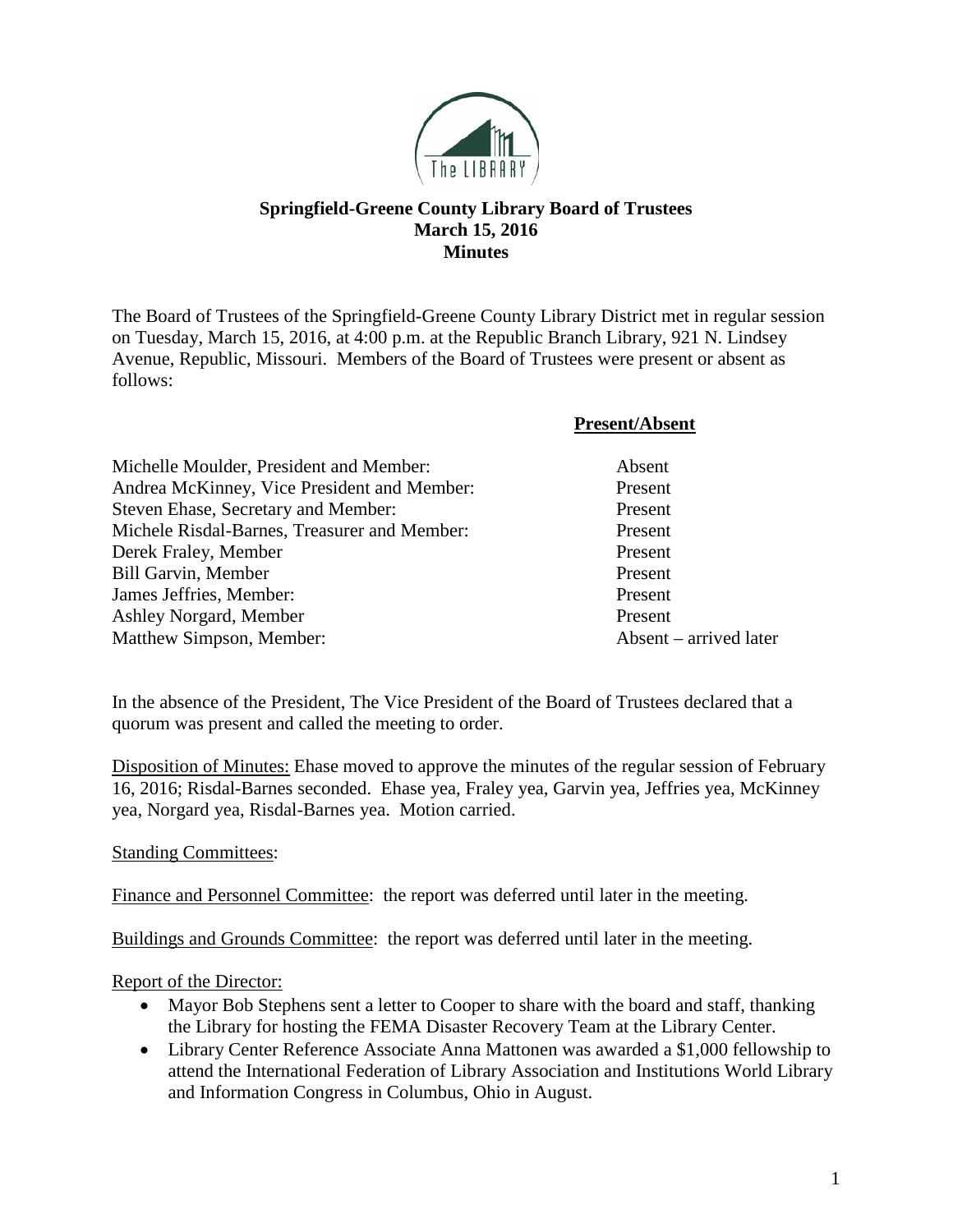- Library Station Reference Librarians Miranda Stringer and Shannon Wortham have been awarded Show Me Steps grants from the Missouri State Library to attend the American Library Association Annual Conference June 23-28 in Orlando, Florida.
- The Springfield City Council will consider a Chapter 100 Plan for Industrial Development for Kraft Heinz Food Company on March 21. If approved, the Library District will still receive the current amount of taxes for the next 10 years, but taxes on the improvements would be abated for the next 10 years.
- Funds for libraries in the FY17 state budget were still uncertain. On February 15, the House Appropriations Committee adopted an amendment to HB2012 to take state aid and REAL monies back to FY15 levels. On February 25, the House Budget Committee reduced the amounts, though not to the levels recommended by Governor Jay Nixon. On March 8, an amendment was distributed on the House floor to raise REAL monies. Library staff will continue to monitor the situation.
- The US Congress was recommending a cut to the Institute of Museum and Library Services budget. However, Senator Roy Blunt is a strong library advocate.

[Simpson entered the meeting.]

- Cooper received budget requests from each of the budget units and had begun putting the FY17 budget together. The preliminary budget will be shared with the Board of Trustees in May, and a final recommendation for approval at the June meeting.
- The Big Read 2016 features "True Grit" by Charles Portis. Programs will be held throughout the month at library locations and many venues throughout the community. Featured authors include John Erickson, author of the "Hank the Cow Dog" series and Jay Jennings, a Portis scholar and editor of "Escape Velocity: A Charles Portis Miscellany."
- The Brentwood Branch building will close on April 16 and move into a temporary location while the building renovation takes place. On April 23, there will be an Open House from 1:00 to 3:00 for all ages. From 6:00 p.m. to 8:00 p.m. that evening, adults are invited to a fundraiser for the ReNew Brentwood Campaign called "Hard Hats and Highballs." Tickets are \$50.00 and could be purchased from Foundation Director Valerie Richardson, or at the Brentwood Branch.
- An expanded Strafford Branch featuring a new community room, an adult reading room and three study rooms will open officially on April 2 with ribbon cutting at 11:00 a.m.
- The Friends of the Library Spring Book Sale will open on April 26 (Friends Night) Preview Sale) and runs April 27 through May 1 at their new site at the E-Plex at the Ozark Empire Fairgrounds. Parking and admission will be free.
- Cooper reported that a question had been asked about whether the presence of FEMA in the building affected circulation statistics, and circulation was not affected.
- WiFi hotspots available for checkout had 555 holds as of March 14, 2016 at 9:19 a.m.
- The US Veterans' Administration chose a site for its new building at a location other than the parcel next to the Library Center, so the option to purchase the acreage was released.

Finance-Personnel Committee: Simpson reported for the Finance-Personnel Committee. With 66.7 percent of the budget year elapsed, the Library was 6.6 percent under budget. Total taxes collected was at 96.8 percent, with Financial Institution Tax bringing in more than budgeted and